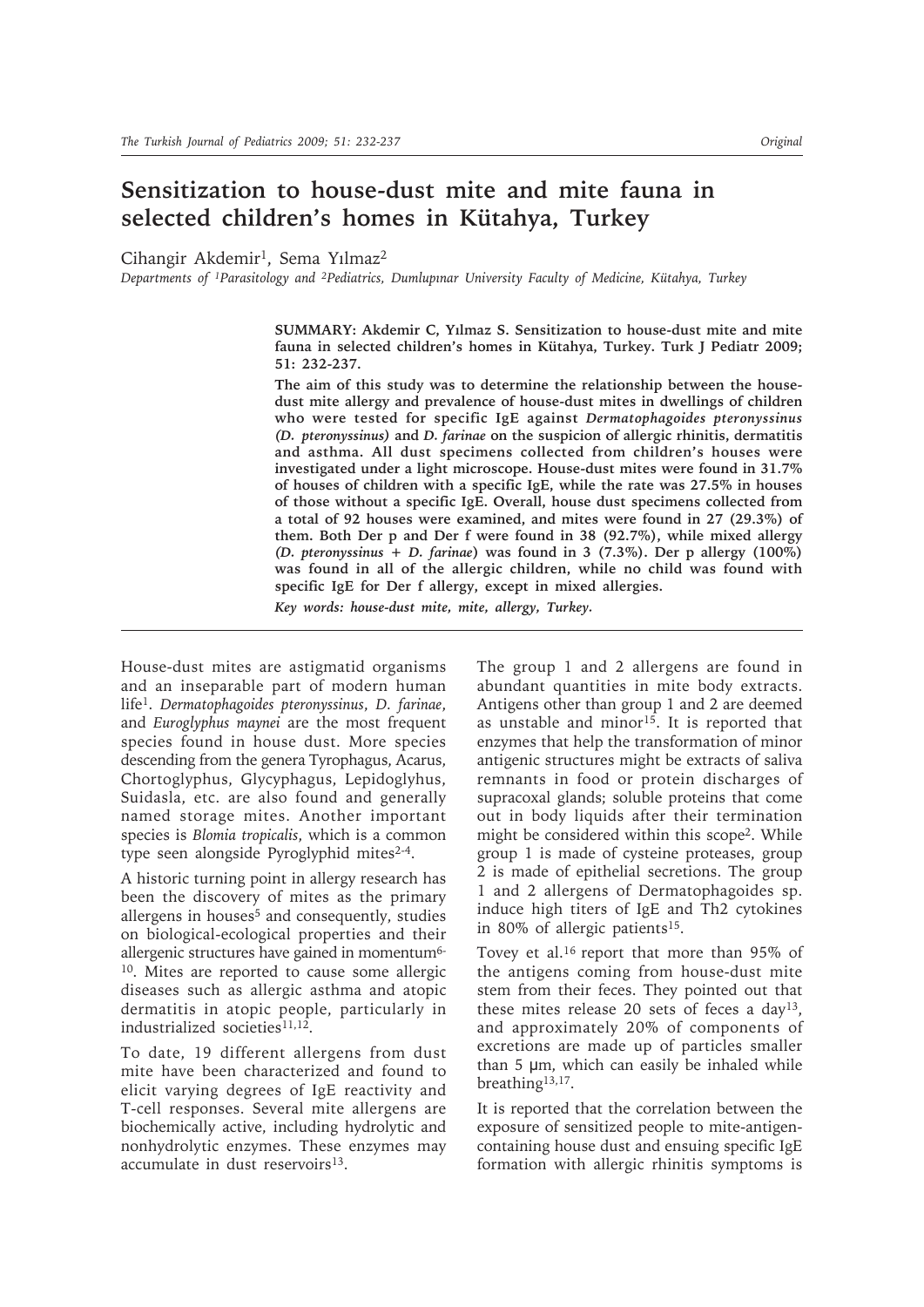very obvious18. Similarly, occurrence of asthma and atopic dermatitis is said to be possible with the formation of specific IgE<sup>12</sup>.

Contraction of specific IgE-relevant allergic diseases by approximately 20% of the world population and 5-15% of children underlines the significance of mites and allergens<sup>19</sup>. In recent years, the rise in the spread and frequency of allergic diseases in developed and developing countries can be attributed to a 1% annual increase - especially in the young people - in their prevalence, rather than to the advance of diagnostic means<sup>20</sup>.

The aim of this study was to determine the relationship between the house-dust mite allergy and prevalence of house-dust mites in the homes of children who were tested for specific IgE against *D. pteronyssinus* and *D. farinae* on the suspicion of allergic rhinitis, dermatitis and asthma.

## **Material and Methods**

In this study, presence of any correlation between occurrence of house-dust mite and mite allergy was investigated in children admitted to Dumlupınar University Hospital Pediatric Clinic on the suspicion of allergic rhinitis, allergic dermatitis, and allergic asthma and who were tested for specific IgE against *D. pteronyssinus* and *D. farinae* in their blood sera.

The line-blot strip test employed in the study was developed by a private company (Allergy Screen™, R-Biofarm®) from culture medium extracts (AgCME), which passively binds the extract to nitrocellulosic membranes. The first two membranes of the test contain Der p (D1) (*D. pteronyssinus*) and Der f (D2) (*D. farinae*) antigens. Following a series of incubation processes, specific IgE presence in nitrocellulosic membranes becomes visible. Optical density of westernblot band images taken with a CCD camera (Rida X-Screen) were assessed with the help of a computer program (Rapid Reader Information Manager [Rel:380b]) and children with more than specific IgE amount of 0.35 IU/ml in their blood sera were classified as sensitized.

House dust collected from dwellings of 41 children diagnosed with a specific IgE against at least one of Der p or Der f antigens and dwellings of 51 children without any such findings were analyzed for presence of mites.

House dust was collected with a 1200-watt vacuum cleaner, using a separate dust-bag for each house, at a pace of 2 minutes per square meter. The area vacuumed in these houses included all personal and common household stuff such as beds, mattresses, pillows, linens, couches, and the flooring, so as to sample the conditions experienced by the subjects.

House dust samples were analyzed by two methods. In the first method, samples were analyzed as described by Spieksma and Spieksma-Boezeman21. As defined in the reference article, 5 g of samples were boiled with 90% lactic acid in a beaker, and then transferred to glass tubes to be centrifuged 4 times (300 g). The resulting supernatants were spread carefully over filter papers (Schleicher & Schuell-Black). In the second method, samples were analyzed as described by Solarz<sup>3</sup>. As defined in the reference article, 10 g dust samples were taken into a 600 ml beaker and saturated salty water was added over it with a couple of drops of washing detergent. These mixtures were spun in a magnetic mixer for an hour and separated from larger particles. The obtained supensions were left floating for a full day, and dropped slowly over the filter paper, ensuring sediments stay out of the process. The filtrates were washed away with tap water to remove the salt. Some amount of saturated salty water equal to the substance taken from the beaker to the filter paper was added to the beaker again to be floated three times for 24 hours.

Filtrates deposited over filter papers in both methods were inspected under a stereo microscope for mites, which were collected with the help of a needle and preserved in a protective solution (15 ml glycerin + 90 ml distilled water + 300 ml 95% alcohol). To make the preparation, Hoyer solution (50 ml distilled water  $+ 20$  ml glycerin  $+ 30$  g gum arabicum + 200 g chloral hydrate) was used, and left for dehydration. Mites were identified under a light microscope using the classifications proposed by the authors<sup>22-24</sup>.

House-dust mites collected from dwellings of children with a positive or negative specific IgE in at least one allergen were analyzed and categorized with regard to their monthly occurrence, specific IgE, and location, with the help of SPSS (version 13.0) program (chisquare method). Data are given by months.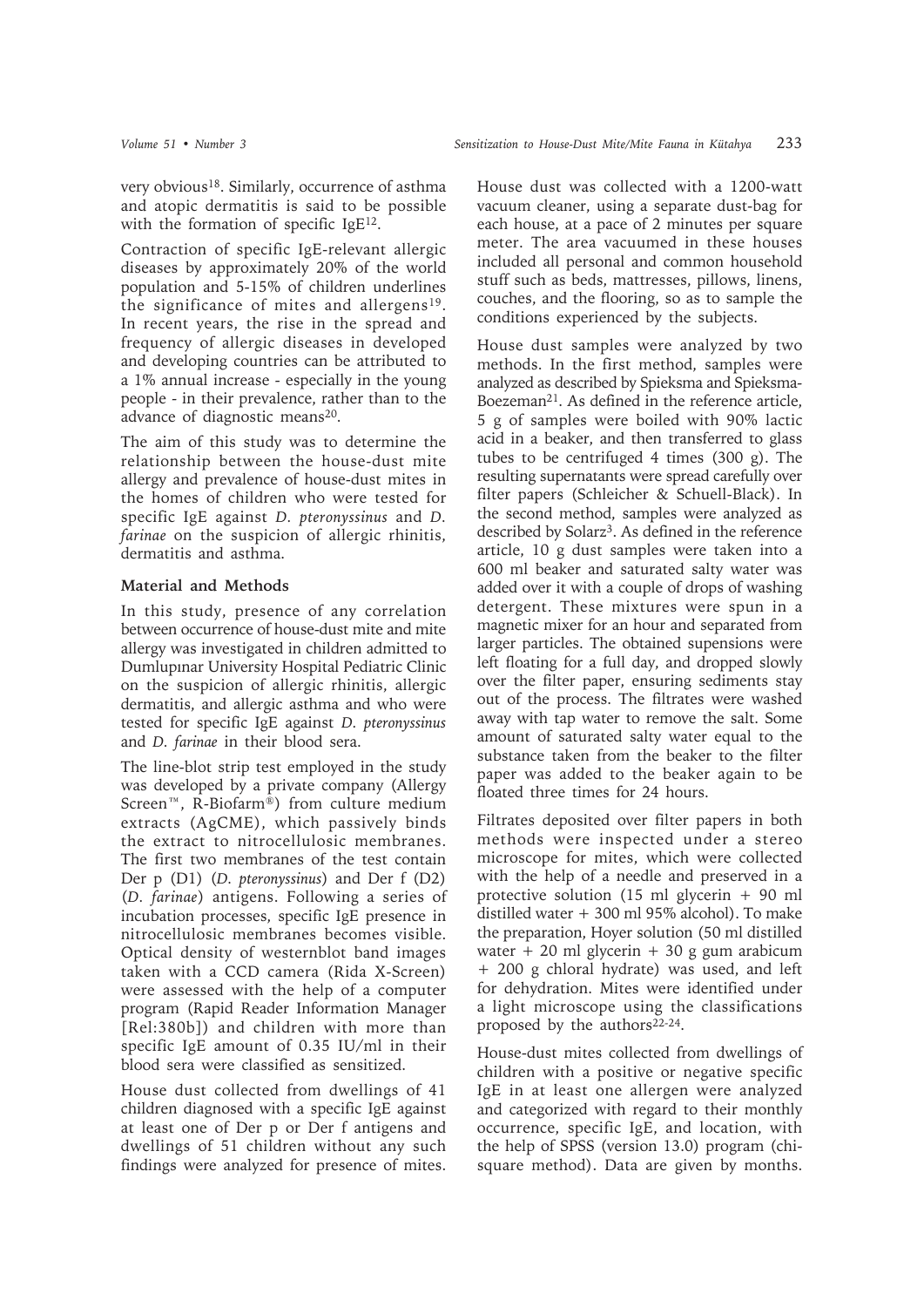### **Results**

Forty-one children were subjected to the allergy test, and positive results for at least one antigen were found. Specific IgE against Der p and Der f was found in 38 (92.7%) while only Der p antigen was found in 3 (7.3%). Only Der f antigen was not found in these children.

Mites were found in 13 (31.7%) of house dust specimens taken from 41 households with positive specific IgE children. On the other hand, mites were found in 27.5% of

**Table I.** Presence of House-Dust Mites by Months (October 2005 - February 2006)

|            |        | Sensitized children houses |           | Non-sensitized children<br>Non-sensitized Children Houses |                |           |           |             |
|------------|--------|----------------------------|-----------|-----------------------------------------------------------|----------------|-----------|-----------|-------------|
| Month      | Sample | Neg $(-)$                  | Pos $(+)$ | Month                                                     | Sample         | Neg $(-)$ | Pos $(+)$ | Total $(+)$ |
| Oct        | 2      | 2                          | $\Omega$  | Oct                                                       | 2              |           |           |             |
| <b>Nov</b> | 2      |                            |           | <b>Nov</b>                                                | 2              |           |           |             |
| Dec        | 2      | 2                          |           | Dec                                                       | $\overline{2}$ | 2         |           |             |
| Jan        | 2      | 2                          |           | Jan                                                       | 2              | 2         |           |             |
| Feb        | 3      | 3                          |           | Feb                                                       | 3              | 3         |           |             |
| Mar        | 2      |                            |           | Mar                                                       | 3              | 2         |           |             |
| Apr        | 4      | 4                          |           | Apr                                                       | 5              | 3         |           |             |
| May        | 6      | 4                          | 2         | May                                                       | 5              | 3         | 2         | 4           |
| June       | 6      | 4                          | 2         | June                                                      | 5              | 3         | 2         | 4           |
| July       | 2      | 0                          | 2         | July                                                      | 3              | 2         |           |             |
| Aug        | 2      |                            |           | Aug                                                       | 4              | 3         |           |             |
| Sept       | 3      |                            | 2         | Sept                                                      | 4              | 3         |           | 3           |
| Oct        | 2      |                            |           | Oct                                                       | 3              | 2         |           |             |
| <b>Nov</b> |        |                            |           | <b>Nov</b>                                                | 2              |           |           |             |
| Dec        | ი      |                            | 0         | Dec                                                       | 2              | 2         |           |             |
| Jan        |        |                            | 0         | Jan                                                       | $\overline{2}$ | 2         | 0         |             |
| Feb        |        |                            |           | Feb                                                       | $\overline{2}$ | 2         |           |             |
| Total      | 41     | 28                         | 13        |                                                           | 51             | 37        | 14        | 27          |

**Table II.** Mite Presence Frequency in Houses and Occurences (October 2005 - February 2006)

|                  |       | Houses of sensitized children | Houses of non-sensitized children |                      |  |
|------------------|-------|-------------------------------|-----------------------------------|----------------------|--|
| Species or group | Ratio | Number of occurrence          | Ratio                             | Number of occurrence |  |
| D. pteronyssinus | 18.89 | 14                            | 16.51                             |                      |  |
| A. siro          | 5.55  | 9                             | 2.32                              |                      |  |
| G. domesticus    | 3.33  | 10                            | 3.48                              | 12                   |  |
| T. putrescentiae | 8.89  | 16                            | 6.48                              |                      |  |
| L. destructor    | 5.55  | 10                            | 7.55                              | 14                   |  |
| Oribatidae       | 1.11  |                               |                                   |                      |  |
| Unidentified     | 6.67  | 4                             | 6.98                              |                      |  |
| Total            |       | 64                            |                                   | 51                   |  |



**Fig. 1.** Mite count by months and allergic children.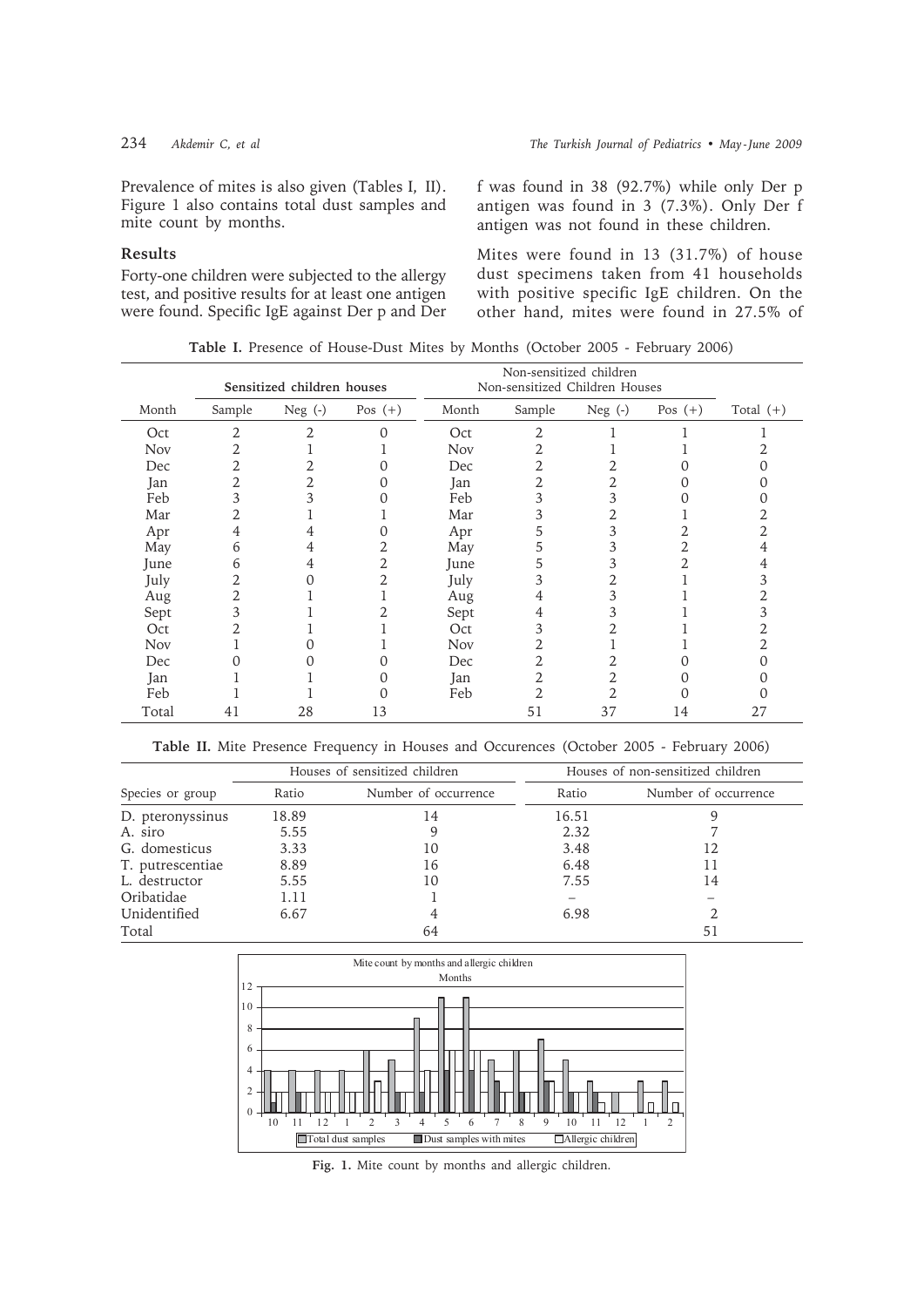house-dust specimens taken from 51 children with negative Der p and Der f allergens. In total, 92 specimens from as many houses were examined and mites were found in 27 of them (29.4%).

#### **Discussion**

In many studies conducted thus far on the epidemiological and allergic properties of house-dust mites, species and distribution of mites varied by regions and time of the year. In Denmark, mites were found in 59% of all tested houses<sup>25</sup>. In Norway, it was reported that mites were found especially in bedrooms26. In Lithuania, Dautartiene27 found *D. pteronyssinus* and *D. farinae* as the dominant species, and identified them in all the houses tested, except in the month of May. The scientist reported the occurrence of *D. pteronyssinus* as 74.3%, *D. farinae* 15.7%, *D. evansi* as 1.5%, *E. maynei* as 0.6%, *Cheyletus eruditus* as 3.8%, and *Glycyphagus domesticus* as 1.6%. In Spain, the occurrence of *Tyrophagus putrescentiae* was found as 22.4%, of *Lepidoglyphus destructor* as 14.9%, and of *D. pteronyssinus* as 14.8%28.

In Brazil, Binotti et al.<sup>29</sup> reported that mites were found in 43.9% of house dust specimens and 56% of curtain dust specimens. In another study conducted in Brazil, the occurrence of mite species were found as: *Acarus siro* 1.5%, *D. farinae* 12.3%, *D. pteronyssinus* 15.6%, *E. maynei* 6.9%, Oribatid spp. 1.7%, and Cheyletus spp. 1.5%30. In Panama, Terra et al.30 found occurrences of *T. putrescentiae* as 0.2% and of *D. pteronyssinus* as 1.4%.

In Turkey, Çiftçi et al.<sup>32</sup> reported occurrence of *D. pteronyssinus* as 23.1% and found it as the main species in the Pyroglyphidae family. Researchers<sup>32</sup> found the occurrence of *Chortoglyphus arcuatus* as 5.2%, Tyrophagus spp. as 2.8%, Oribatidae spp. as 2.1%, *L. destructor* as 1%, Histiostoma spp. as 0.7%, and *D. farinae* as 0.7%.

In our study, mites were found in 29.4% of the houses, with the occurrences as: *D. pteronyssinus* 17.7%, *A. siro* 3.9%, *T. putrescentiae* 7.7, *G. domesticus* 3.4%, and *L. destructor* 6.6. The specific locations of the mites among the house segments could not be identified, since such classfication was not made at the dust collection phase.

In Denmark, Warner et al.<sup>9</sup> found mite allergy in 35% of children with asthma, and sensitization for house-dust mite as 17%, for storage mite as 2%, and for both house-dust and storage mites as 16%. Mites were found in 48% of homes of the sensitized children. However, even though specific IgE against *A. siro* was found in these children, this species was not found in the dust specimens. In Italy, a study reported 74% sensitization against *D. pteronyssinus* and 75% sensitization against *D. farinae* in atopic  $children<sup>10</sup>$ . In Turkey, in the houses of those with mite allergy, *D. pteronyssinus* was found in 27.5% of the specimens, and antigenic structures in 71.4%<sup>33,34</sup>. While Gülbahar et al.<sup>33</sup> found *D. farinae* antigenic structures in 23% of the specimens, Çiftçi et al.34 found *D. farinae* occurrence as 0.7% among randomly selected houses. Among those who were subjected to specific IgE test, 17.1% Der p, 9.8% Der f, and 73.2% both Der p and Der f antibodies were found.

Overall, both Der p and Der f allergy were found in 92.7%, only Der p in 7.3%, and only Der f was not found. House-dust mites were found in 31.7% of homes of atopic children, and in 27.5% of homes of non-atopic children. It was concluded that sensitization against Der p and Der f is important (p<0.05). Only Der f antibody was not detected in children and *D.farinae* was not found in house dust. Although a previous study36 reported no *D. farinae* in Kütahya, Çiftçi et al.32 reported its presence in 0.7% of their specimens. The difference may be attributed to different sampling methods.

It is reported that with the start of heating of houses during winter months and corresponding reduction in humidity, the mite population declined; after the end of this period, mites are observed to multiply, with a peak in mid-summer $27,36$ . The survey was conducted by examining house-dust specimens under microscope after performing allergy tests on subjects. The seasonal population variances are interpreted to be in accordance with epidemiological traits of the mites. The mite species reported are in line with those previously found, with the addition of Oribatid spp. and absence of Cheylettus spp<sup>36</sup>.

In children living in city centers, mite sensitization is found to be high, while in rural areas it was found to be  $low^{37,38}$ . Chang et al.<sup>38</sup> found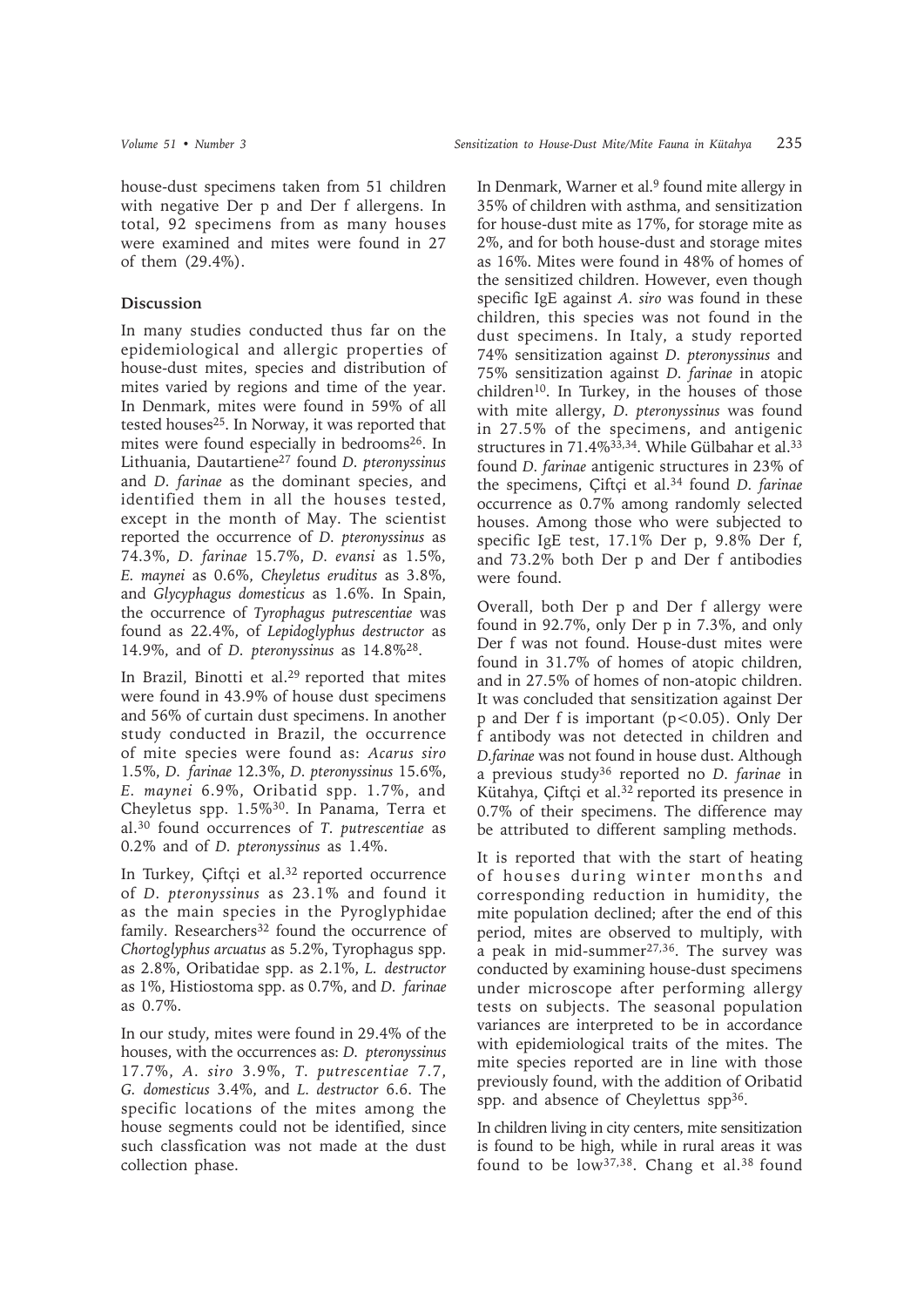increasing sensitization for *D. pteronyssinus* in China with increasing age. They found no significant correlation between regional and increasing age comparisons.

In conclusion, house-dust mites were found in 31.7% of houses of children having specific IgE, and in 27.5% of houses of children with no specific IgE. No statistically significant correlation was determined (p>0.05). Similarly, Tavernier et al.35 also found no significant divergence in the amount of *D. pteronyssinus* allergen between houses of sensitized and non-sensitized individuals. In 13 of the 41 children with proven specific IgE, there were allergic findings; *D. pteronyssinus* was detected in the homes of two, and *G. domesticus* in the home of one. The observed mite species were *D. pteronyssinus*, *T. putrescentiae*, *A. siro*, *L. destructor*, *G. domesticus* and Oribatid spp., and no relation to allergic sensitization was found. It is advisable to analyze the level of endotoxin in house-dust samples and investigate its relationship to Der p and Der f sensitization.

Despite the fact that the presence of specific IgE has no relation to house-dust mites, it may be concluded that presence of mites in houses of children with antibodies may be triggering allergic reactions. Taking into account the dust specimen collection days in Kütahya, housedust mites are observed to multiply in nonwinter months, with the main species being *D. pteronyssinus*. Although Der f antigen was not found in isolated formations, it is advisable to specify its fauna through investigation of house-dust specimens in a future study.

#### **REFERENCES**

- 1. Nadchatram M. House dust mites, our intimate associates. Trop Biomed 2005; 22: 23-37.
- 2. Arlian LG, Platts-Mills AE. The biology of dust mites and the remediation of mite allergens in allergic disease. J Allery Clin Immunol 2001; 107: 406-413.
- 3. Solarz K. The allergenic acarofauna of house dust from dwellings, hospitals, libraries and institutes in Upper Silesia (Poland). Ann Agric Environ Med 1998; 5: 73-85.
- 4. Fernandez-Calds E, Puetra L, Caraballo L, Lockey RF. Mite allergens. In: Lockey RF, Bukantz SC, Bousquet J (eds). Allergens and Allergen Immunotherapy (3rd ed) Revised and Expanded. New York: Marcel Dekker Inc; 2004: 251-271.
- 5. Voorhorst R, Spieksma-Boezeman MI, Spieksma FT. Is a mite (Dermatophagoides sp.) the producer of the house-dust allergen? Allerg Asthma (Leipz) 1964; 10: 329-334.
- 6. Mumcuoglu KY. House dust mites in Switzerland. J Med Ent 1976; 13: 361-373.
- 7. Fain A, Guerin B, Hart BJ. Mite and allergic diseases. Allerbio 1990; Varennes en Argonne.
- 8. Dusbabek F. Population structure and dynamics of the house dust mite Dermatophagoides farinae (Acarina: Pyroliphidae) in Czechoslavakia. Folia Parasitol (Praha) 1975; 22: 219-231.
- 9. Warner A, Boström S, Möller C, Kjellman NI. Mite fauna in the home and sensitization to house-dust and storage mites. Allergy 1999; 54: 681-690.
- 10. Verini M, Rossi N, Verrotti A, Pelaccia G, Nicodema A, Chiarelli F. Sensitization to environmental antigens in asthmatic children from a central Italian area. Sci Total Environ 2001; 270: 63-69.
- 11. Bloomfield SF, Stanwell-Smith R, Crewel RW, Pickup J. Too clean, or not too clean: the hygiene hypothesis and home hygiene. Clin Exp Allergy 2006; 36: 402-425.
- 12. Howieson S. Housing and asthma. England: Spon Press; 2005: 6-23.
- 13. Custovic A, Simpson A. Dust mite. Encylopedia of Respiratory Medicine 2006; 4: 54-59.
- 14. Kirchhoff C, Osterhoff C, Young L. Molecular cloning and characterization of HE1, a major secretory protein of the human epididymis. Biol Reprod 1996; 54: 847-856.
- 15. Thomas WR, Smith W. Towards defining the full spectrum of important house dust mite allergens. Clin Exp Allergy 1999; 29: 1583-1587.
- 16. Tovey ER, Chapman MD, Platts-Mills TA. Mite feaces are major source of house dust allergens. Nature 1981; 289: 592-593.
- 17. Custovic A, Woodcock H, Craven M, et al. Dust mite allergens are carried on not only large particles. Pediatr Allergy Immunol 1999; 10: 258-260.
- 18. Bousquet J, Cauwenberge P, Khaltaev N, Aria Workshop Group, World Health Organization. Allergic rhinitis and its impact on asthma. J Allergy Clin Immunol 2001; 5: 147-166.
- 19. World Health Organization. Prevention of Allergy and Allergic Asthma. Based on WHO/WAO Meeting on the Prevention of Allergy and Allergic Asthma, Geneva, 2002. Geneva, Switzerland: WHO Document Production Service; 2003.
- 20. Beasley R, Keil U, von Mutius E, Pearce N. Worldwide variation in prevalence of symptoms of asthma, allergic rhinoconjunctivitis, and atopic eczema: ISAAC Lancet 1998; 351: 1225-1232.
- 21. Spieksma FT, Spieksma-Boezeman MI. The mite fauna of house dust with particular reference to the house-dust mite Dermatophagoides pteronyssinus (Trouessart, 1897) (Psoroptidae: Sarcoptiformes). Acarologia 1967; 9: 226-241.
- 22. Hart BJ, Fain A. Morphological and biological studies of medically important house-dust mites. Acarologia 1988; 29: 284-295.
- 23. Fain A, Guerin B, Hart BJ. Mite and allergic diseases. Varennes en Argonne: Allerbio 1990; 1-190.
- 24. Colloff MJ, Spieksma M. Pictorial keys for the identification of domestic mites. Clin Exp Aller 1992; 22: 823-830.